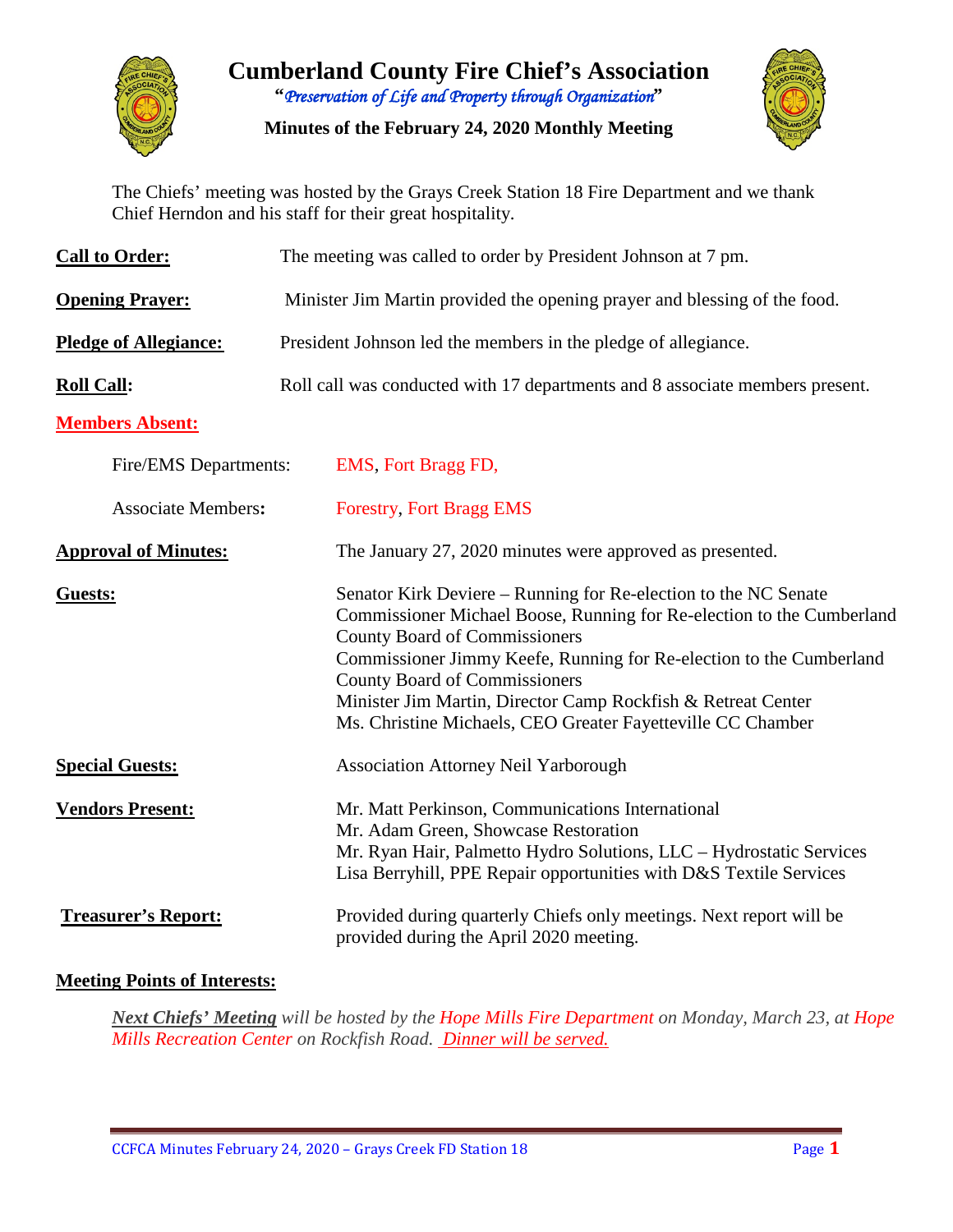- President Johnson informed the membership that Secretary Melvin's mother was hospitalized earlier today and he is with his mom and not able to attend tonight's meeting. Chief Hodges provided a brief and positive update on Mark's mother.
- Grays Creek 2461 will assume air truck rotation during the month of March 2020 followed by Vander 281 in April 2020.

## **Items of Interest Handouts**

 $\checkmark$  Numerous informational, safety and instructional handouts were provided in your packets.

# **OLD BUSINESS**

- 1. Association Attorney Neil Yarborough addressed the membership and discussed the primary change proposed to the By-Law changes that would bring our By-Laws in line with current protocols. He stated that he made the necessary changes that addresses moving our bi-annual election meetings to the month of May during our bi-Annual election meetings with newly elected officers assuming their responsibilities on July 1 at the beginning of the new fiscal year. This will allow for a transition period between the outgoing and incoming executive committee members as voted on by the association directors. The By-Law revision also addresses and updates association committee as well as associate membership in order to bring them in line with current practices.
- 2. Association Attorney Neil Yarborough further discussed the association's new storage building being constructed at Station 19 and submitted a DRAFT Term Sheet (Agreement) that addresses a minimal understanding between the CCFCA and Stoney Point. He stated that this would be a zero dollar ten (10) year renewable contract between the Chiefs Association and Stoney Point Fire Department. He pointed out that Stoney Point has completed all the site preparations including clearing of the building site, and constructing an access road and site pad for the concrete foundation at no charge to the CCFCA. He informed the membership this would be a zero dollar land lease for a quarter of an acre piece of property along with an access easement to the property from Lake Upchurch Road. Neil also stated that he realizes that there are no existing issues but its good business practices to have a written agreement which makes for good relations and even the best of relationships have some type of agreement in place so all parties know who does what. He stated that he will not write this up for another 30 days in order to allocate some feedback if any, either directly to him or to President Johnson. He will prepare a formal agreement after 30 days and have it available for a future association meeting. Fire Chief Gary Brock inquired about insurance on the building. The building will be added to our already existing association policy with VFIS which can be added via a telephone call to Mr. Lamar Johnson. Fire Chief Scott Bass inquired about the length of the contract and Neil answered his question that the initial contract is for ten (10) years and that the association membership after five (5) years has the right to move the building if that is what they choose.
- 3. President Johnson reminded the members about our upcoming 2020 Chiefs 101 upgrade class scheduled for our Chiefs only meeting at Pearce's Mill Fire Department in April. This will provide all of us another 5 year Chief 101 recertification time. The class is not for Chiefs that need the initial Chief 101 eight (8) hour class, however they are welcome to sit in on the class.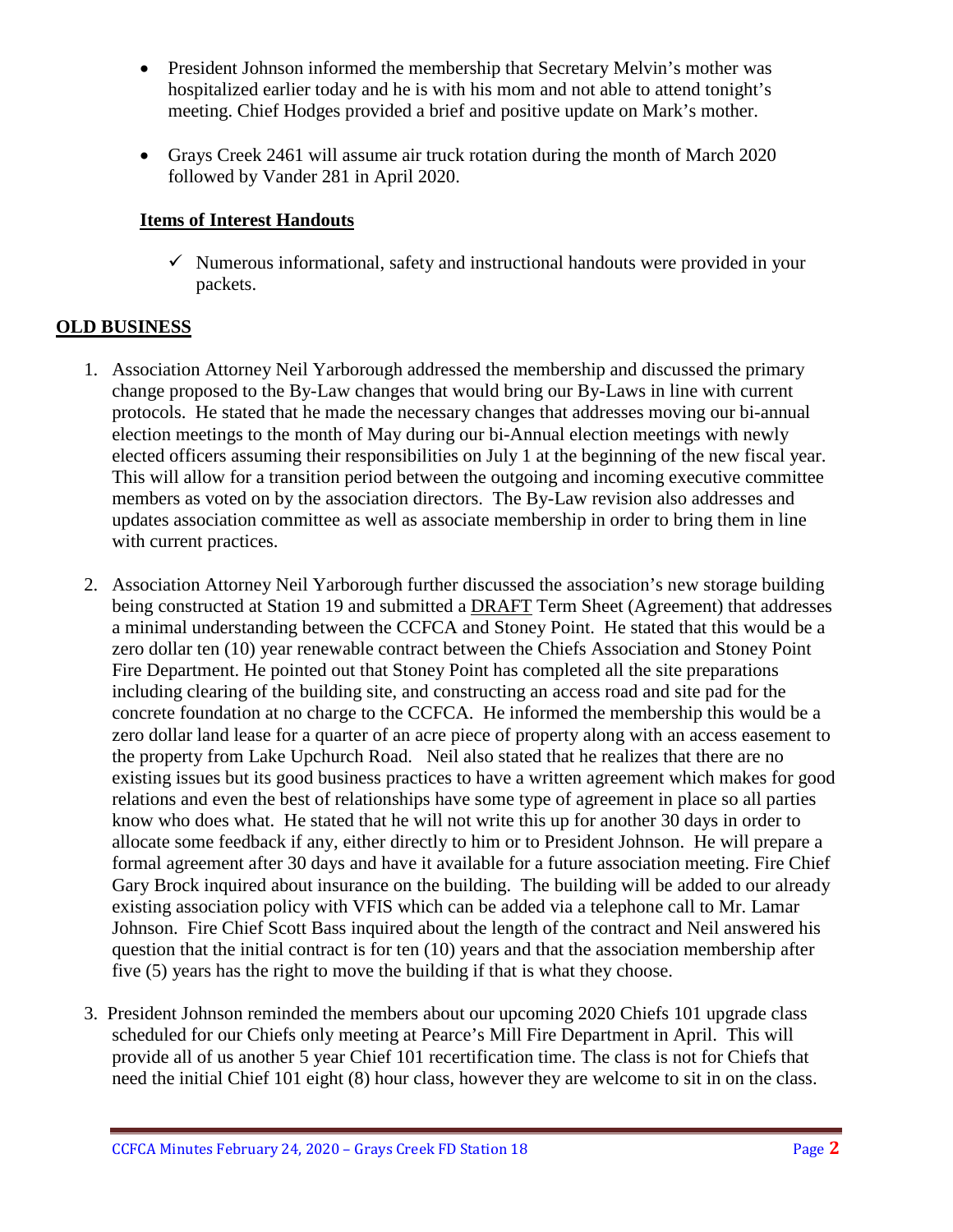- 4. President Johnson again announced that the North Carolina Fire & Rescue Commission (NCFRC) meeting is scheduled to be held here in Cumberland County on April 14, 2020 starting at 10 am. Courtesy of Commissioner Keefe we will be meeting in the auditorium of the Special Operation & Airborne Museum here in Fayetteville. He urged all Chiefs to place April the  $14<sup>th</sup>$ on their calendars and try to attend this meeting and visit the museum.
- 5. Deputy Fire Chief Freddy Johnson Jr. and Association Treasurer provided an update on the storage building progress. He stated that the building has been ordered with Tyson Builders. They are now in the process of ordering the required steel and supplies. He also informed the membership that we are dealing with Workers Compensation Issues that are being addressed as well as required permitting requirements but hoped to have all that completed within the next thirty (30) to forty-five (45) days providing there no additional unforeseen obstacles.
- 6. President Johnson announced that we are running slightly behind on checking our DECON and Foam Trailers for serviceability and inventory. He stated that his maintenance officer who was assigned the task, mother passed away and he is currently tied up with making arrangements and the subsequent estate matters that follow the loss of a parent. As soon as he gets back on track he will visit each station that houses a CCFCA asset and conduct the annual checks on behalf of our association.
- 7. President Johnson reminded the membership that there is still time to submit Assistance to Firefighter Grant (AFG). The grant deadline is Friday March 13 and they cannot turn you down if you don't apply.

# **NEW BUSINESS:**

- 1. Ms. Christine Michaels, Chief Executive Officer (CEO) for the Greater Fayetteville and Cumberland County Chamber addressed the membership about the 2020 Valor Awards Breakfast scheduled for June 23<sup>rd</sup>, 2020 at Manna Church on Cliffdale Road, or the same location as our two (2) previous awards. Christine provided a complete breakdown of all activities and requested that all departments submit award nominations by the March 31<sup>st</sup> deadline. Complete Valor Awards packets are included in each department's information packet. Please call the Chamber with questions, concerns or clarifications. An updated organizational list of all Cumberland County  $1<sup>st</sup>$  responder organizations is also in your packets.
- 2. Camp Rockfish Director and Methodist Church Minister Jim Martin addressed the Fire Chiefs about meeting and gathering opportunities at Camp Rockfish. Camp Rockfish is both in Cumberland and Hoke Counties and provides many opportunities. During the month of May there is an open house scheduled for all that serve in order to come out and see the many opportunities that exists for meetings, family gatherings, and recreation. He stated that the camp is frequented annually by about 14,000 visitors and the camp has on-site lodging and meeting space for retreats or family reunions. Open house brochures for the May open house is in everyone's packets and please share with your membership.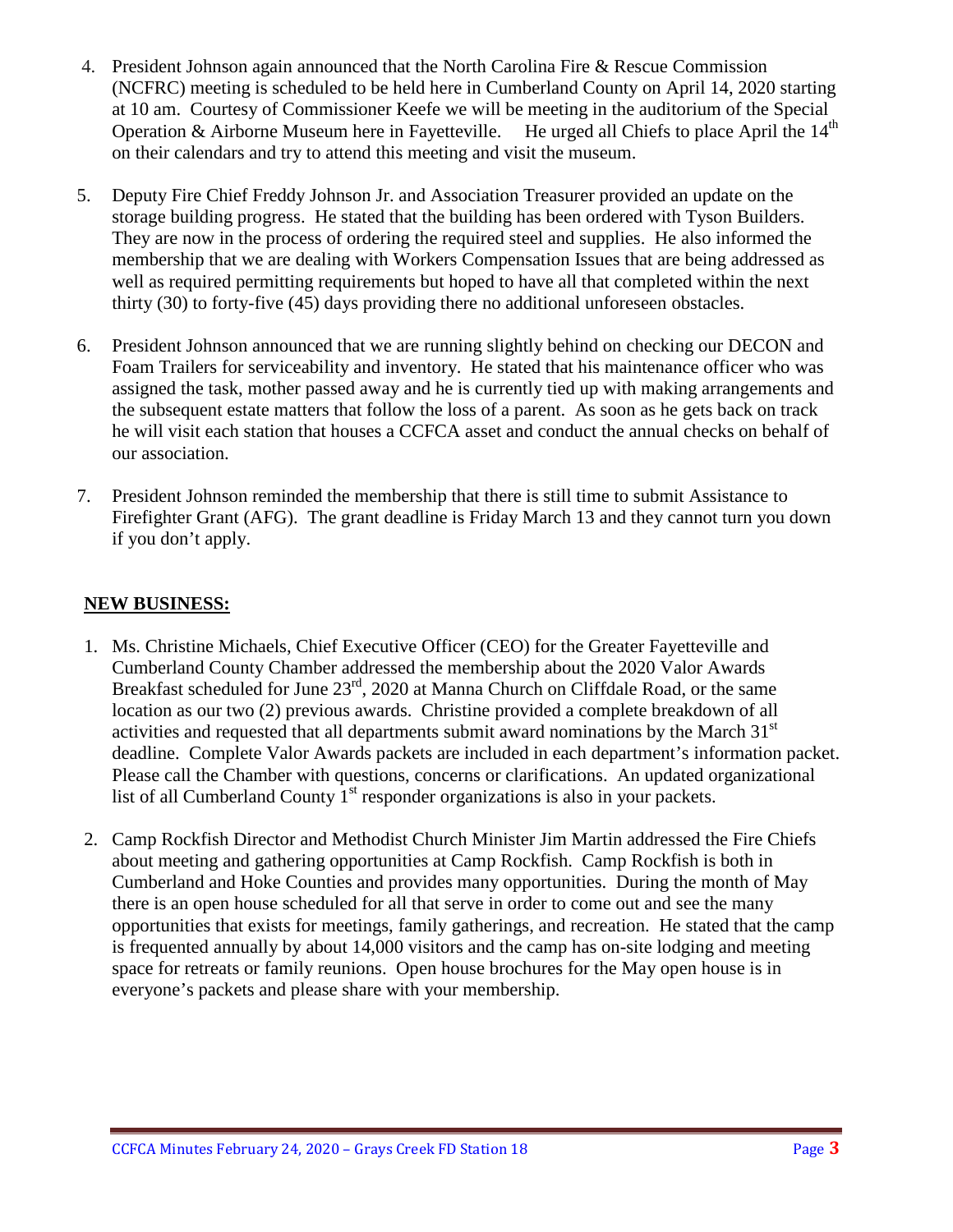- 3. Ms. Lisa Berryhill with D&S Textile Services addressed the membership concerning her company's services dealing with the full gambit of Personal Protective Ensemble (Turn-Out-Gear) repair. She stated that the company located out on Bragg Boulevard has fast turn-around and has many of the required parts on hand in order to accommodate fast turnaround of needed department gear.
- 4. Mr. Ryan Hair, Palmetto Hydro Solutions, LLC Talked about his on-site DOT certified Hydrostatic Services on SCBA and Cascade bottles including scuba bottles. He also talked about the importance of hydro testing. He asked to keep him in mind when you need hydro static testing services. Company handouts are included in each department's hand-outs.
- 5. Mr. Adam Green, General Manager with Showcase Restoration provided information about his company's capabilities dealing with citizens that experienced fires or other types of disasters. He provided handout bags to the membership and asked to keep his company in mind when dealing with people that have been devastated.
- 6. President Johnson congratulated and announced that Vander Fire Department Assistant Chief Richard Bradshaw has been appointed as the new permanent Vander VFD Fire Chief during the most recent Vander Board of Directors meeting.
- 7. President Johnson talked about the up-coming Wednesday May 6, 2020, fire service Legislative Day in Raleigh at the General Assembly. He urged Chiefs that have not attended a legislative day that have the opportunity to attend to do so. Tim Bradley, Executive Director of the NCSFA is sending out information emails detailing times and location for attending Chiefs to meet. Because last year the legislature had no idea the Chiefs were coming and he asked Tim Bradley to be sure that the members of the General Assembly are informed about the forthcoming fire service legislative day. President Johnson also urged Senator Deviere who was in attendance to pass this on when he goes back up to Raleigh.
- 8. President Johnson passed on to the membership that the Local Emergency Planning Committee (LEPC) along with local emergency services agencies will be conducting a Hazardous Material Disaster Exercise at the local Cargill Plant on River Road on Wednesday March 11, 2020. This multi-agency drill is scheduled to start at 0800 hours and run until complete. The exercise is being evaluated by Envirosafe, a consulting firm hired to evaluate and facilitate the drill. COMS-1 has been requested and will be utilized as the on-site command center for the duration of the exercise. He asked anyone that wants to participate or observe to please contact Emergency Services Director Gene Booth.
- 9. President Johnson stated that he was asked about retirement ID Cards. This is something we currently do not issue. He requested feedback from the association members and maybe we can come up with some protocol rules that would address the issue of retirement ID cards to members meeting certain requirements such as length of service (20+ Years) or as authorized by the Chiefs. Please get back with him with recommendation otherwise we let this expire and move on.
- 10. President Johnson congratulated Beaver Dam Fire Department for their recent improvement on their ISO rating improving to a class 5, which also qualifies the department for additional incentive stipend in line with our new budget incentives.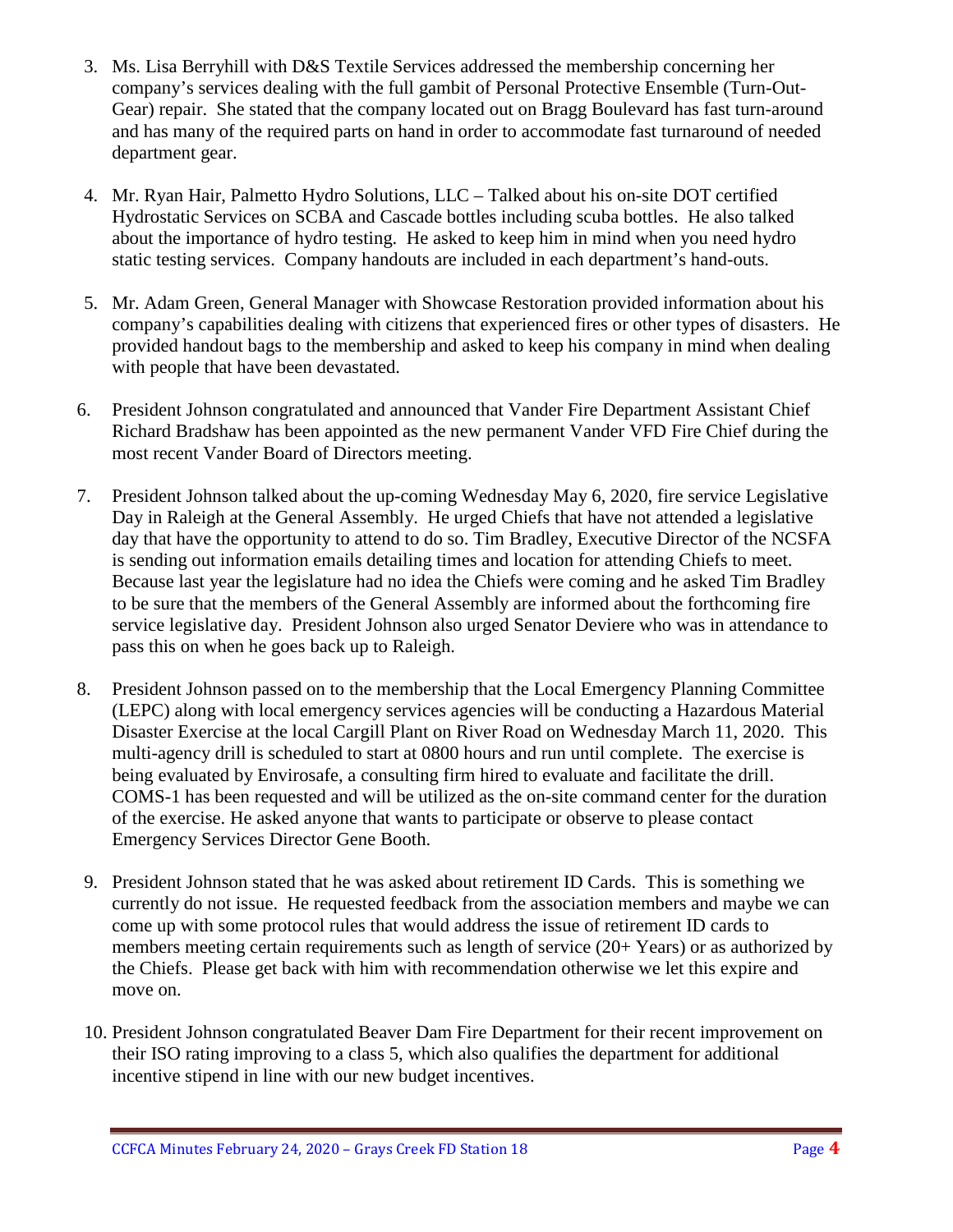11. President Johnson recognized Stoney Point Assistant Fire Chief Kevin Murphy who was selected and announced by the North Carolina Association of Fire Chiefs as the 2020 Fire Officer of the Year during the annual awards banquet on Saturday February 1, 2020 in Concord. Congratulations Assistant Chief Murphy.

## **COMMITTEE REPORTS:**

## **ID CARD/TECHNOLOGY COMMITTEE**

- **FYI.** Fire Chiefs are required to send a signed letter or memo with a firefighter requesting an ID Card. For any questions or an appointment contact 424-0694 or e-mail at [cjohnson.spfd@gmail.com](mailto:cjohnson.spfd@gmail.com)
	- President Johnson again asked the members to please recycle or return the clips used for our ID Cards. These clips are extremely expensive and we need to reuse them as much as possible in order to hold down costs. Please collect clips when your members leave a department and recycle the clips. He also reminded the membership that we do not print blue tags, which are considered temporary tags only.

# **FIRE PREVENTION/EDUCATION COMMITTEE** E-Mail: Chief T.J. McLamb [jmclamb@ci.fay.nc.us](mailto:jmclamb@ci.fay.nc.us)

• No report

**STANDARDS & POLICY COMMITTEE** A/C Kevin Murphy (SPFD # 13) Chairperson, E-Mail: [kmurphy1903@gmail.com](mailto:kmurphy1903@gmail.com)

- Chief Murphy informed the membership about the Q&A process conducted by dispatch on all 100 series structure fire calls. He also touched on equipment needed at the Cliffdale transmission tower to increase the Communications ISO points. He also asks all the chiefs that have any issues with dispatch to please complete the required electronic feedback forms and submit them directly to dispatch. They will get back in touch with the submitting fire chief concerning the on-going issue. We will place the electronic form on our association website for everyone's convenience.
- Chief Murphy addressed a question posed to the Standards Committee concerning the activation of RIT Team on a second alarm. Specifically do we want a rescue truck assigned? He asked the membership to think about this proposal and provide feedback either back to him, Tracy Smith or President Johnson so we can further discuss at a future meeting.
- Chief Murphy discussed county incident calls that are worked on City Frequencies. When this occurs county has no accountability and requested that all calls are worked on the correct jurisdiction assigned frequency. We should also inform dispatchers when county apparatuses back fill within the COF and maintain good interface between both dispatch centers.

**MEMORIAL COMMITTEE** Chief R. Marley (Pearce's Mill) Chairperson, E-Mail: [pmfd0301@nc.rr.com](mailto:pmfd0301@nc.rr.com)

• No report.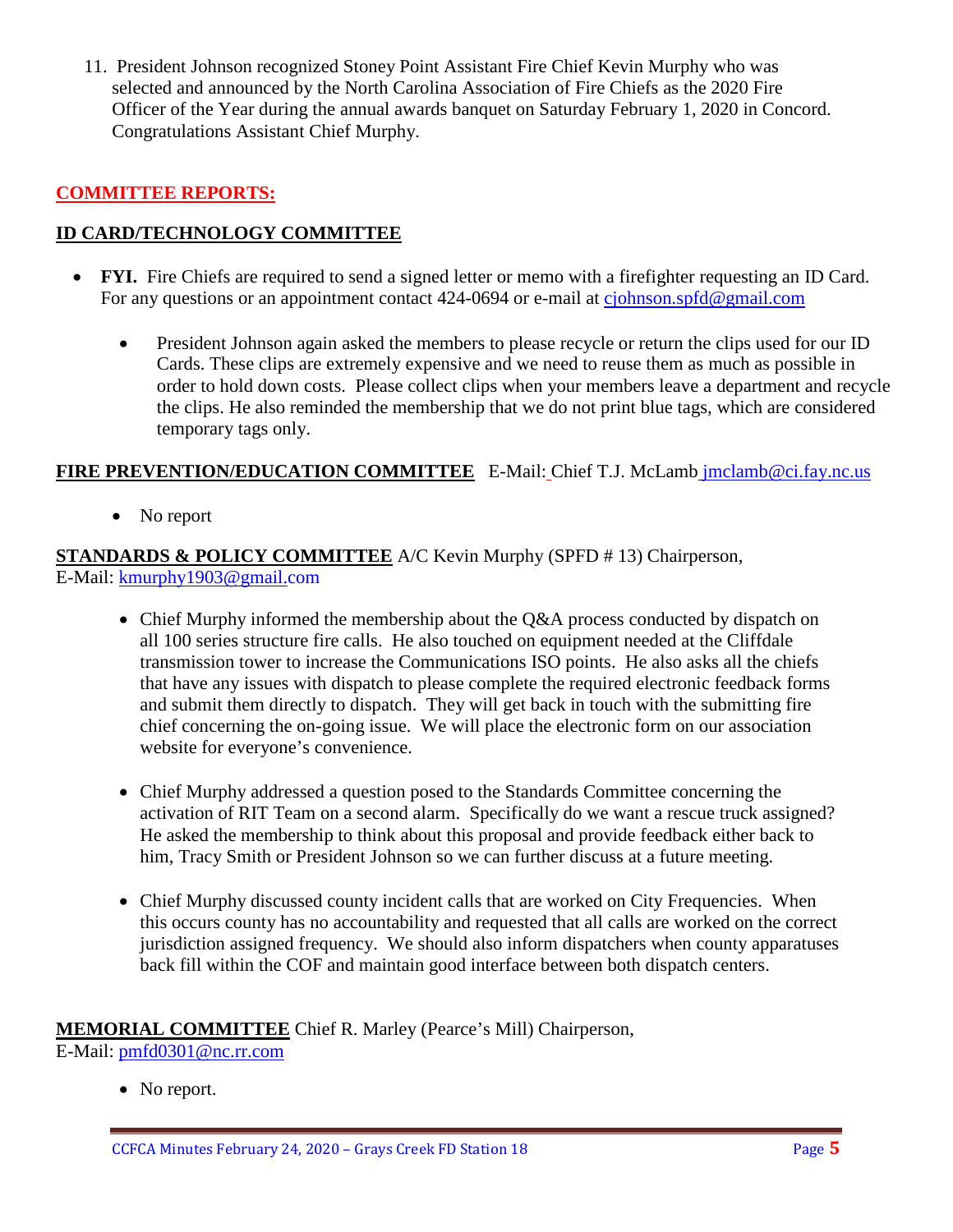## **AUTOMATIC AID/MUTUAL AID COMMITTEE** Chief Joe Marsh (GCFD # 24) Chairperson,

E-Mail: [gcfd24@nc.rr.com](mailto:gcfd24@nc.rr.com)

• No report

**FINANCE COMMITTEE** Deputy Chief Freddy Johnson Jr. (Stoney Point) Chairperson, E-Mail: [spfd1302@nc.rr.com](mailto:spfd1302@nc.rr.com)

• No Report – Next report during the April 2020 Chiefs only meeting.

**RESCUE COMMITTEE** Deputy Chief Hank Harris (Cotton FD) Chairperson, E-Mail: [cfd402@nc.rr.com](mailto:cfd402@nc.rr.com)

• No Report

**COMMUNICATIONS /DISPATCH STEERING / AVL COMMITTEE** Chief Chuck Hodges (Hope Mills FD), Chairperson, E-Mail: clhodges@townofhopemills.com

• Chairman Hodges informed the membership that was asked to look into the possibility of enhancing our emergency apparatuses responses during incidents that would involve working fires. Although the county does not currently have a working fire protocol he recommended that we take a good look at this procedure that would automatically address additional apparatus needs as well as man-power when a working fire is declared. He stated as a minimum we are looking at adding two (2) additional Engines and an air truck. He requested feedback from the membership to see what the pleasure of the association is and will further discuss this during his upcoming Committee meeting and report back to the association membership. He also asked the members to please take a look at their response cards and update them as to not drain one department that would render them out-of-service and instead go out to the next tier of available apparatuses. There were considerable questions and concerns about departments showing all their equipment in service, but it was a fire chief call on how to show the availability of department apparatuses.

**SMOKE ALARMS / KNOX BOX COMMITTEE** – Fire Marshal Kevin Lowther (Emergency Services) Chairperson, E-Mail: [klowther@co.cumberland.nc.us](mailto:klowther@co.cumberland.nc.us)

• FM Lowder talked about the smoke alarms and the availability of smoke alarms from OSFM and stated that 2020 FLSE conference was a great conference at GWL.

**FIREHOUSE STEERING COMMITTEE** – Fire Chief T. J. McLamb (FFD) Chairperson, E-Mail: [tmclamb@ci.fay.nc.us](mailto:tmclamb@ci.fay.nc.us)

• No report

**NC WORKFORCE SOLUTION GRANTS – COMMITTEE** – Fire Chief Justin Nobles (SVFD # 23) Chairperson. E-Mail: [Jnobles@stedmanfire.com](mailto:Jnobles@stedmanfire.com)

• No Report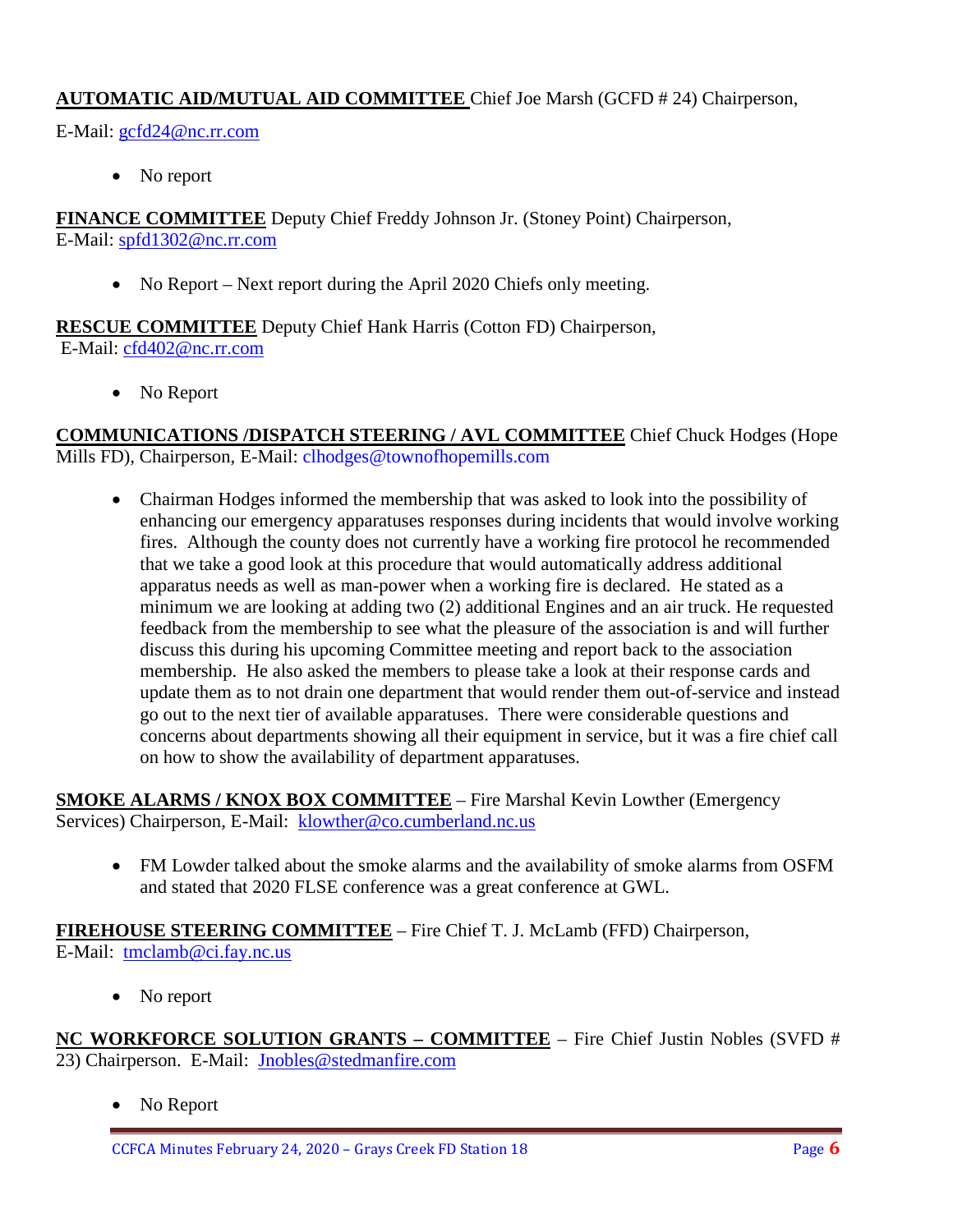#### **JOINT INCIDENT / DISASTER RESPONSE COMMITTEE** – Assistant Fire Chief Richard

Bradshaw (VFD) Chairperson, E-Mail: [rbradshaw1@nc.rr.com](mailto:rbradshaw1@nc.rr.com)

• No report.

# **ASSOCIATE MEMBERS REPORT**

**COUNTY MANAGERS OFFICE** – Assistant County Manager Tracy Jackson E-Mail: [tjackson@co.cumberland.nc.us](mailto:tjackson@co.cumberland.nc.us)

• Discussed the CC Grants program and the CC Citizens academy that was coming up.

**EMERGENCY SERVICES DIRECTOR/ ECC-911 (**Gene Booth, Director),

E-Mail: [gbooth@co.cumberland.nc.us](mailto:gbooth@co.cumberland.nc.us)

- *Director Booth* provided another update on the county fire districts competitive grant funding program and reminded the chiefs about the submission deadline. He requested anyone with questions to please email him and to submit the completed grant request to Ms. Gathney Smith by the submission deadline. He provided information on the review committee that will be assigned to review the submitted grants.
- Gene also urged the members to use the feedback forms mentioned by Chief Murphy. He stated that the forms are important and will be used to improve our services and systems throughout the county.
- *Emergency Management Director Hendrix* thanked both Eastover and Grays Creek Fire Departments for their action during the previous weeks dealing with a Hazardous Material call and the plane crash at the Grays Creek Airport and thanked the departments for letting him come out and support their incidents.
- Hendrix talked about the use of the County-Web EOC and the upcoming WEB EOC drills that all departments should participate in. He wants to increase participation in order to use the program to its fullest extent.
- Hendrix followed up on the LEPC Hazmat Exercise at Cargill on the  $11<sup>th</sup>$  of March designed to exercise local capabilities. He urged anyone that wants to participate to please contact him ahead of time.
- *FM Lowder* See Knox Box Committee Notes
- *Adam Johnson – No Report*

**EMS DIRECTOR:** Brian Pearce, Director E-Mail: bpearce@capefearvalley.com

• No report

**HAZMAT:** AC Robert Brinson, FFD - POC telephone for HAZMAT is 910-584-9550, E-Mail: [rbrinson@ci.fay.nc.us](mailto:rbrinson@ci.fay.nc.us)

• No report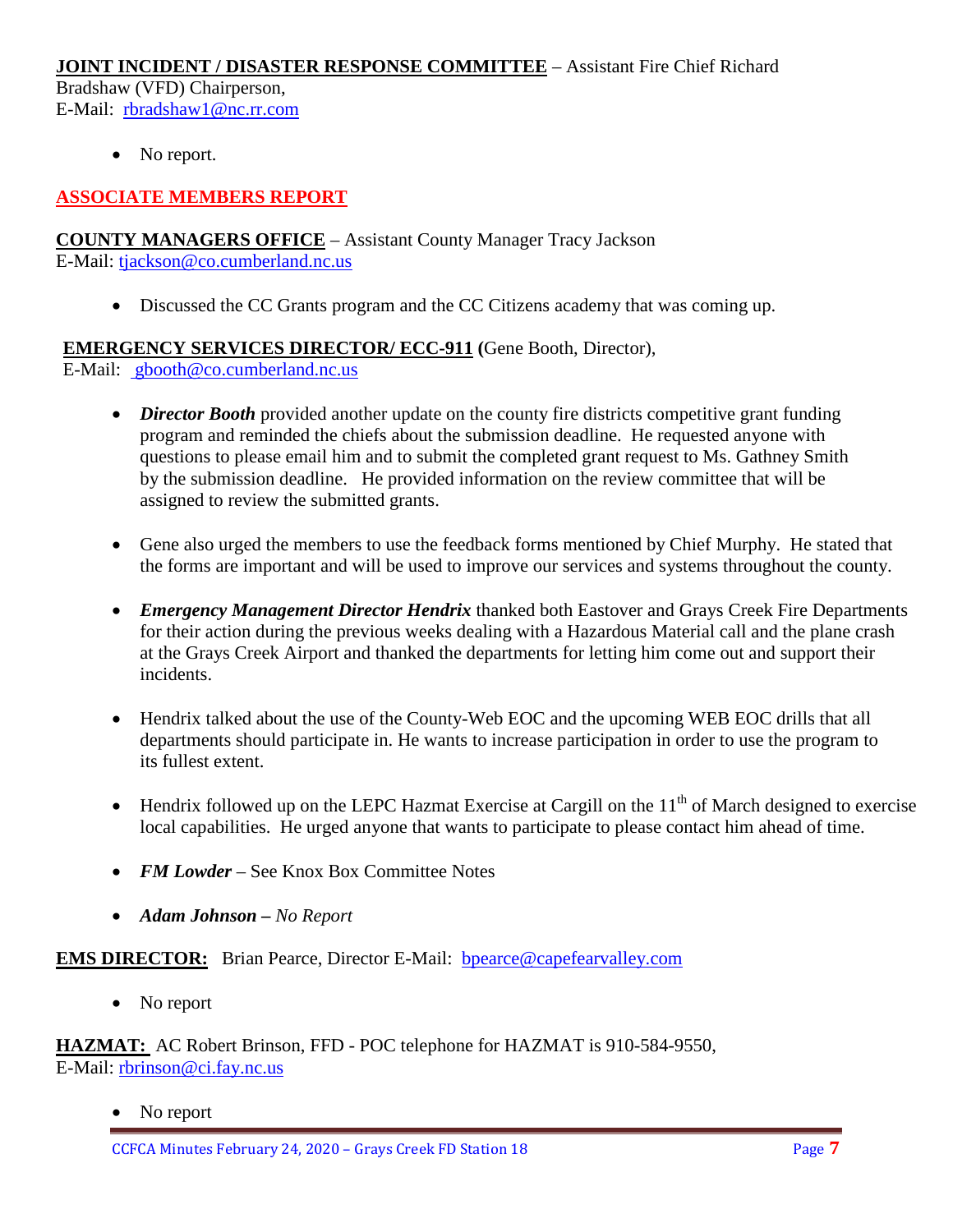## **FORESTRY DISTRICT** Craig Gottfried, County Ranger, E-Mail: [craig.gottfried@ncagr.gov](mailto:craig.gottfried@ncagr.gov)

• County Ranger Gottfried is attending required Forestry Classes and not able to attend.

## **FTCC** Steve Drew, E-Mail: [drews@faytechcc.edu](mailto:drews@faytechcc.edu)

• An updated upcoming March 2020 certification class schedule was provided in everyone's packet.

## **SHERIFF'S OFFICE** Sheriff Wright (Sr. Sgt. Steven Hodges – ATF)

• Major Parrisi - No report.

#### **FAYETTEVILLE POLICE –** Police Chief Gina Hawkins, Email [ghawkins@ci.fay.nc.us](mailto:ghawkins@ci.fay.nc.us)  (Captain Jay Devane) [jdevane@ci.fay.nc.us](mailto:jdevane@ci.fay.nc.us)

• No report

#### **NC HIGHWAY PATROL** – Major Freddy Johnson Jr. SHP Special Operations.

E-Mail: [Freddy.johnson@ncdps.gov](mailto:Freddy.johnson@ncdps.gov) or Sergeant S. Johnson SHP Raleigh Training Center E-Mail [sean.johnson@ncdps.gov](mailto:sean.johnson@ncdps.gov)

• No report

## **COUNTY COMMISSIONERS** Fire Commissioner Marshall Faircloth

• Commissioner Keefe discussed the grant program and thanked everyone for their work and support.

#### **FOR THE GOOD OF THE ASSOCIATION:**

- Cumberland Road Assistant Fire Chief Kiser informed the membership that Cumberland Road Fire Chief Steve Parrish has reached a milestone of forty (40) years of service with the Cumberland Road Fire District serving their citizens and Cumberland County. President Johnson thanked Chief Parrish for his dedicated years of service to his community.
- Chief Herndon announced if anyone is in need of DJ'ing services to consider Assistant Chief Danny Matthews who provides those services.
- President Johnson urged all members to get the word out to vote in the upcoming primary elections.

**ADJOURNMENT:** A motion was made to adjourn by Captain DeVanne and seconded by Chief Brock. The meeting was adjourned at 2112 hours.

Respectfully Submitted By:

*Freddy l. Johnson Sr. Mark A. Melvin*

Freddy L. Johnson Sr., CFO Mark A. Melvin, CFO Fire Chief / President Fire Chief / Secretary

**Enclosures – 1** 1 – February 2020 Roll Call